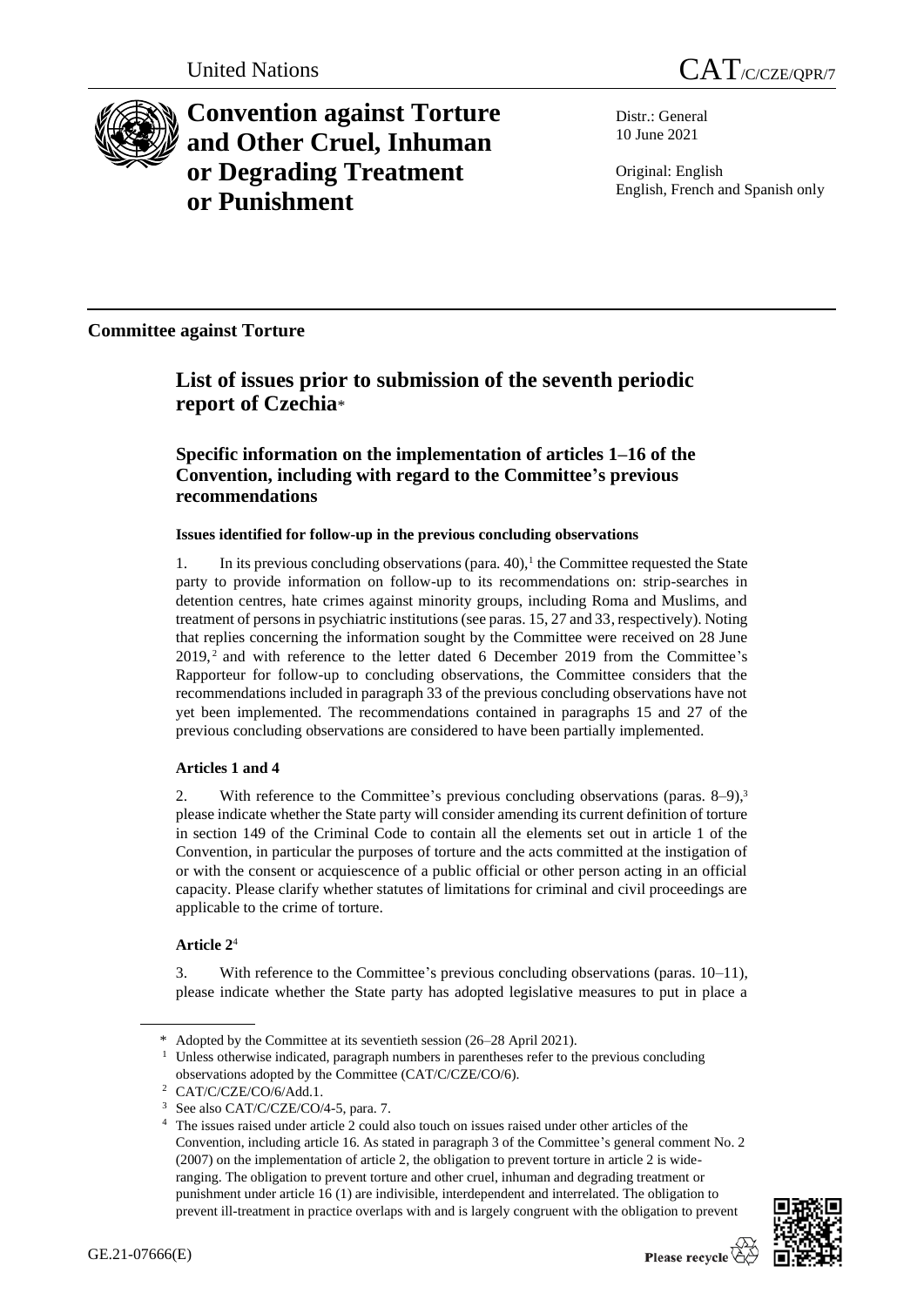properly funded system of free legal aid for those who do not have sufficient means to pay for legal representation, and to ensure that detained persons have prompt and confidential access to a qualified and independent lawyer, or to free legal aid, from the very outset of deprivation of liberty, including during any police questioning. Please clarify whether the State party has taken any legislative steps to ensure that juveniles in conflict with the law do not have to pay the costs for their legal defence, even if convicted of a criminal offence, and to guarantee child suspects below the age of criminal responsibility free legal representation from the moment of police questioning. Please also provide information on any new measures taken by the State party during the reporting period to ensure that detainees enjoy in practice all fundamental legal safeguards from the outset of their deprivation of liberty. In particular, please indicate the steps taken and the procedures in place to ensure that all detainees: (a) are informed of the charges against them and about their rights, both orally and in writing, in a language that they understand, and certify that they have understood the information provided to them; (b) are authorized to promptly contact a family member or any other person of their choice; and (c) have all periods of deprivation of liberty accurately recorded immediately after arrest in a register at the place of detention and in a central register of persons deprived of liberty.

4. Bearing in mind the Committee's previous concluding observations (paras. 12–13), please specify the measures taken to ensure, in practice, that all detainees have the right to request and receive a comprehensive medical examination, conducted by independent medical staff, or a doctor of their own choosing, from the outset of the deprivation of liberty, and also promptly upon admission to a detention centre. Please indicate whether the State party has taken steps to ensure that the medical examinations are conducted out of the hearing and sight of prison guards and police officers, unless the doctor concerned explicitly requests otherwise, and without the detained person being handcuffed. Please also indicate whether the State party has taken the measures necessary to ensure that: (a) the record of the medical examination contains a full account of objective medical findings, an account of statements made by the detained person that are relevant to the medical examination (including on his or her state of health and any allegations of ill-treatment) and the doctor's observations evaluating those statements, indicating the consistency between any allegations made and the objective medical findings; and (b) the results of every examination are made available to the detained person and, upon request, to his or her lawyer. Please clarify whether the State party has amended the Health-Care Services Act (No. 372/2011) to include a provision stipulating that health-care professionals are requested to report suspected cases of torture and illtreatment to the relevant authorities. Please also indicate whether the State party has adopted guidelines for health-care professionals regarding the procedure for reporting signs of torture and ill-treatment without risk of reprisal.

5. Further to the Committee's previous concluding observations (paras. 36–37), please indicate whether the State party has taken the legislative measures necessary to amend the Act on the Public Defender of Rights, with a view to strengthening its mandate and consolidating it as a fully fledged national human rights institution, fully compliant with the principles relating to the status of national institutions for the promotion and protection of human rights (the Paris Principles).<sup>5</sup> Please also provide updated information on the measures adopted to ensure that the Public Defender has sufficient financial and human resources to carry out its mandate as a national preventive mechanism in an effective and independent manner and is allowed unimpeded access to all places of deprivation of liberty, including to police escort vehicles used during return procedures. Please provide statistical data, disaggregated by year and by age group (minor or adult), sex and ethnic origin or nationality of the victim, on the number of complaints of torture and ill-treatment received by the Public Defender since 2018 and on the outcomes of those complaints. Please also provide information on the steps taken by the State party since 2018 to act upon the recommendations of the Public Defender of Rights, particularly those related to psychiatric institutions, as recommended previously by the Committee (para. 33 (d)). Please indicate whether the State party has considered: (a) allowing non-governmental organizations to regularly monitor all

torture. In practice, the definitional threshold between ill-treatment and torture is often not clear. See also chapter V of the same general comment.

<sup>5</sup> See also CCPR/C/CZE/CO/4, paras. 7–8; and CERD/C/CZE/CO/12-13, paras. 9–10.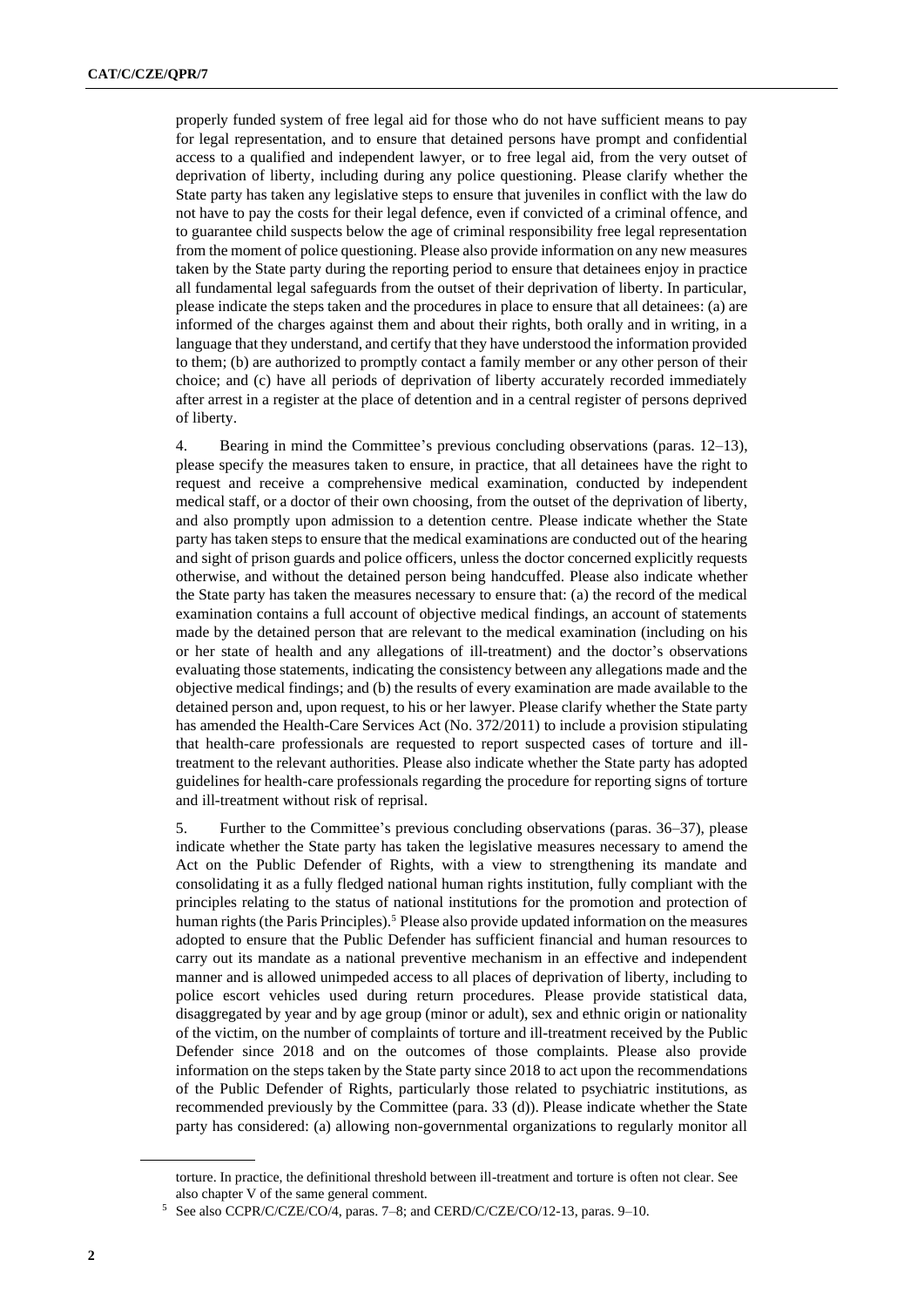places of detention to complement the monitoring undertaken by the Public Defender of Rights as the national preventive mechanism, as recommended by the Committee in its previous concluding observations (para. 19 (g)); and (b) extending the supervisory role of the public prosecution service to the facilities for the detention of undocumented migrants, reception centres for asylum seekers and the closed wards in psychiatric hospitals, so that victims can address their complaints directly to the prosecutors.

6. Please provide information on the measures taken by the State party to combat all forms of violence against women and girls, including any allegations of involuntary sterilization of Roma women, particularly with regard to cases that involve the actions or omissions of State authorities or others that engage the State party's international responsibility in accordance with the Convention.<sup>6</sup> Please also provide updated information on the protection and support services available to victims of all forms of violence against women. Please include statistical data, disaggregated by the age group (minor or adult) and ethnicity or nationality of the victims, on the number of complaints, investigations, prosecutions, convictions and sentences recorded in cases of gender-based violence, including trafficking in persons<sup>7</sup> and involuntary sterilization of Roma women, since the consideration of the previous periodic report. Please indicate the number of cases in which aggravating circumstances were applied on the ground that there was a state of emergency due to the coronavirus disease (COVID-19) crisis, and the number of cases in which a perpetrator was expelled with an order for quarantine or isolation from the household in cases of immediate danger to the health and life of the victim.

#### **Article 3**

7. With reference to the Committee's previous concluding observations (paras. 20 and 21 (c) and (d)), please explain the measures taken by the State party to ensure that persons facing deportation, return or extradition are informed of their rights to seek asylum or subsidiary protection, to appeal a deportation or extradition decision and to access free legal assistance and information about the asylum process in a language they understand. Please explain how the State party guarantees effective access to the asylum procedure and to free legal assistance and interpretation services, especially when people face denial of entry to the territory and subsequent removal, including at all reception and detention centres, and whether civil society organizations providing legal assistance can have free access to those centres. In light of decision 2299/19 of 2 April 2020 of the Constitutional Court, please indicate the measures taken by the State party to ensure that persons subject to extradition procedures have their international protection needs individually assessed against the risk of being subjected, upon return, to torture or inhuman or degrading treatment or punishment before a final decision is taken. Please also clarify whether asylum seekers facing transfer to another State member of the European Union under the Dublin system may also challenge their detention or the decision to transfer them to another State member of the European Union. Please also clarify whether the State party has acted on the recommendation of the Supreme Administrative Court and developed and implemented a standard operating procedure for the early and proactive identification and protection of persons in vulnerable situations, including victims of torture and ill-treatment, gender-based violence or trafficking,<sup>8</sup> regardless of their legal or migratory status, notably at the Prague airport transit zone, and to ensure that their specific needs are taken into consideration and addressed in a timely manner, including by providing access to medical services.

8. Please provide statistical information for the period under review, disaggregated by year and the sex, country of origin or nationality and age group (minor or adult) of the victim, on: (a) the number of asylum applications registered; (b) the number of applications for asylum or other forms of subsidiary protection approved and the number of asylum seekers whose applications were granted because they had been tortured or ran the risk of being tortured if returned; (c) the number of persons who were returned, extradited or expelled, indicating the grounds on which they were returned, extradited or expelled and providing a

<sup>6</sup> CCPR/C/CZE/CO/4, paras. 20–21.

<sup>7</sup> See also CCPR/C/CZE/CO/4, paras. 30–31; and CERD/C/CZE/CO/12-13, paras. 29–30.

<sup>8</sup> See also CCPR/C/CZE/CO/4, paras. 30–31; and CERD/C/CZE/CO/12-13, paras. 29–30.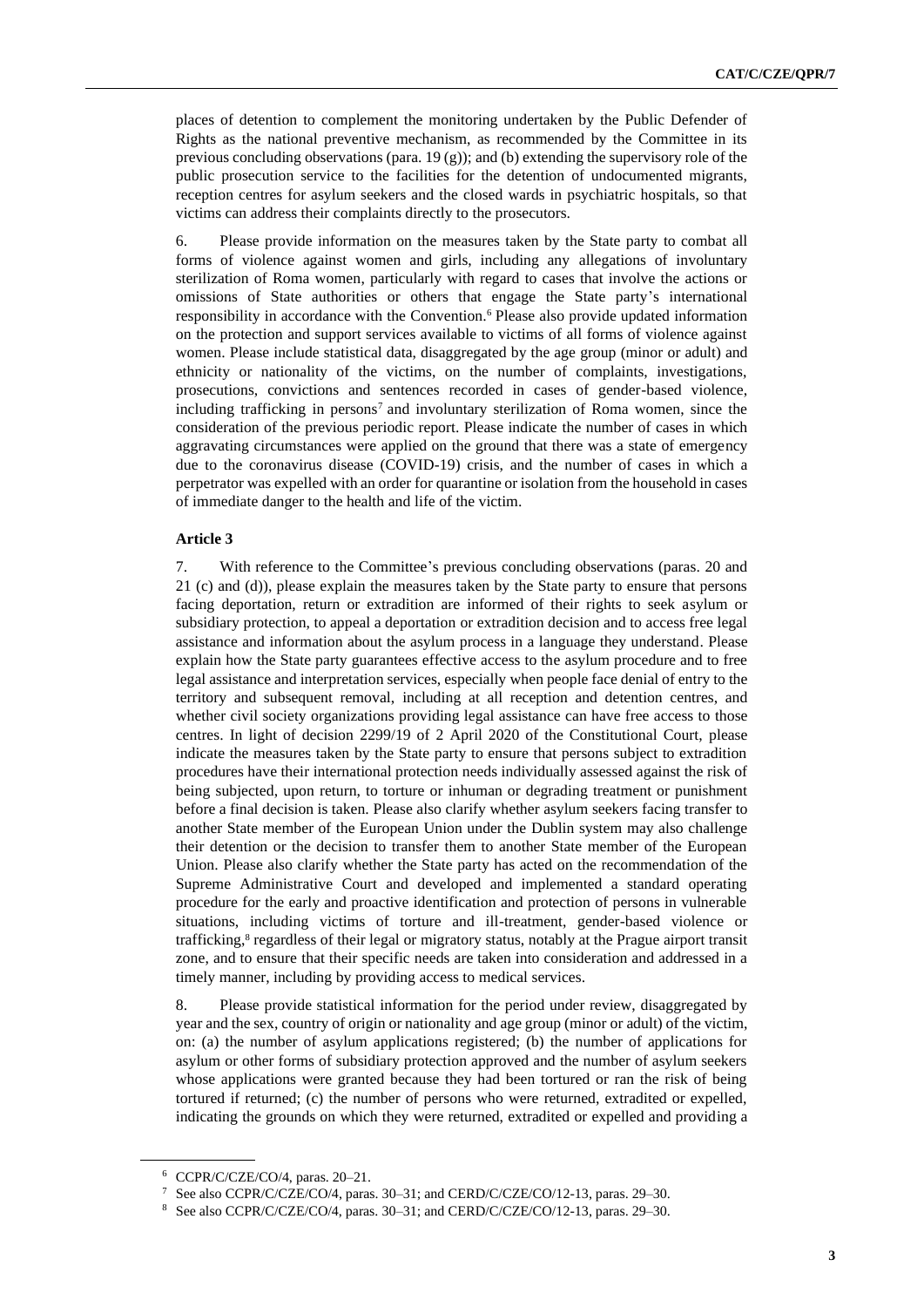list of the countries of destination; and (d) the number of appeals filed against expulsion decisions on the basis that the applicants could be in danger of being subjected to torture and ill-treatment in their countries of origin, and the results of those appeals.

9. Please indicate the number of returns, extraditions and expulsions carried out by the State party during the reporting period on the basis of the acceptance of diplomatic assurances or the equivalent thereof, as well as any instances where the State party has offered such diplomatic assurances or guarantees, and measures that have been taken in such cases with regard to subsequent monitoring.

#### **Articles 5–9**

10. Please provide information on any new legislation or measures that have been adopted to implement article 5 of the Convention. Please also indicate what measures have been taken by the State party during the period under review to comply with its obligation to extradite or prosecute (*aut dedere aut judicare*). In particular, please provide information on cases in which the State party has agreed to extradite a person for torture or related offences since 2018. Please also indicate whether the State party has rejected, for any reason, the request of a State party for the extradition of an individual suspected of having committed torture and whether it has started prosecution proceedings against such an individual as a result. If so, please provide information on the status and outcome of such proceedings. Please also inform the Committee of any extradition treaties concluded with other States parties and indicate whether the offences referred to in article 4 of the Convention are included as extraditable offences in such treaties. Please give details of the treaties or agreements on mutual legal and judicial assistance that the State party has entered into, and whether such treaties or agreements have led in practice to the transfer of any evidence in connection with prosecutions concerning torture or ill-treatment. If so, please provide examples.

#### **Article 10**

11. With reference to the Committee's previous concluding observations (paras. 38–39), please provide information on educational programmes developed by the State party since 2018 to ensure that all public officials, in particular law enforcement officials, prison staff and immigration and border control officers: (a) are fully aware of the provisions of the Convention and the absolute prohibition of torture, and know that breaches will not be tolerated and will be investigated, and that any offenders will be prosecuted; (b) treat persons in situations of vulnerability appropriately; (c) are aware of legislation and procedures to guarantee the principle of non-refoulement and of the arrangements for the identification of victims of torture, trafficking in persons<sup>9</sup> and gender-based violence among asylum seekers; and (d) are trained on non-coercive investigation techniques. Please indicate whether those training courses are mandatory or optional, how often they are run, how many officials have already completed them in relation to the total number of law enforcement and prison personnel and what measures have been taken to train the remaining officials. Please also indicate whether the State party has developed a methodology to assess the effectiveness of training and educational programmes in reducing the number of cases of torture and illtreatment, in line with the relevant recommendation in the Committee's previous concluding observations (para. 39).

12. Please provide detailed information on the training programmes for medical professionals and other public officials involved in work with persons deprived of their liberty, such as law enforcement officials, prison staff, judges and prosecutors, on detecting and documenting the physical and psychological sequelae of torture, including whether the programmes contain specific training with regard to the Manual on the Effective Investigation and Documentation of Torture and Other Cruel, Inhuman or Degrading Treatment or Punishment (Istanbul Protocol). Please indicate whether these training courses are mandatory or optional and how often they are run.

<sup>9</sup> See also CCPR/C/CZE/CO/4, paras. 30–31; and CERD/C/CZE/CO/12-13, paras. 29–30.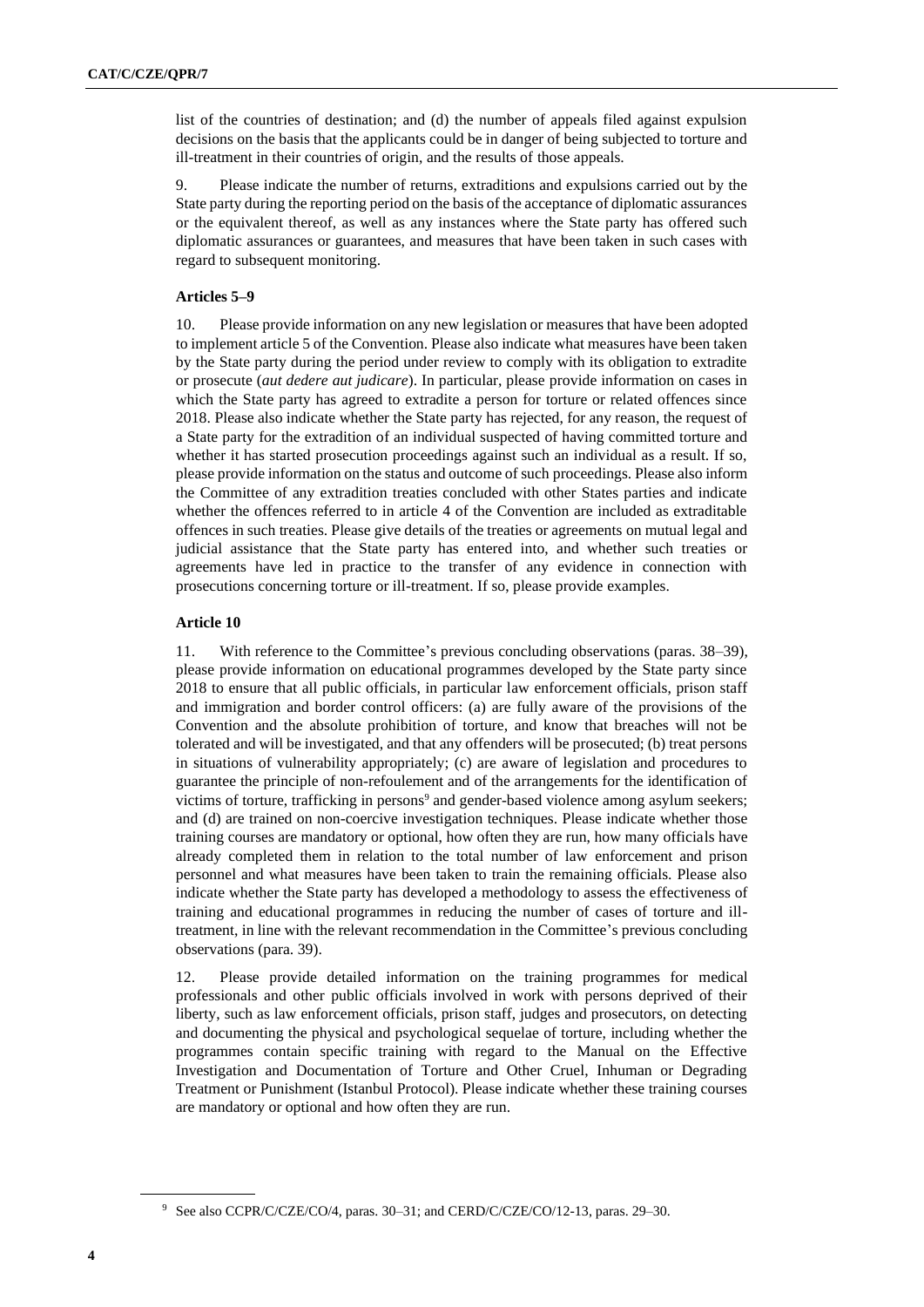#### **Article 11**

13. Taking note of the Committee's previous concluding observations (paras. 18–19), please indicate the measures taken or envisaged to review the State party's penal system, in particular with regard to the high incarceration and recidivism rates. Please also describe the measures taken since 2018 to increase the use of alternatives to imprisonment, both before and after trial, particularly in relation to juveniles, with a view to decreasing the occupancy level of the prison system and increasing the living space per detained person. In this regard, please indicate how the rate of application of alternative measures has evolved annually since 2018. Please also provide statistical data since 2018, disaggregated by year and by the sex, age group (minor or adult) and ethnic origin or nationality of the detained person, on the capacity and occupancy rate of all places of detention and the number of pretrial detainees and convicted prisoners.

14. Please indicate what steps have been taken since 2018 to improve detention conditions, including with regard to exercise in the open air for persons held in police cells and hygiene and sanitation in all places of detention, and to provide a programme of educational and recreational activities, particularly for juvenile remand prisoners, prisoners segregated from the rest of the prison population and women prisoners. Please explain the measures taken to provide adequate health-care services free of charge, particularly psychiatric and psychological care and interpretation services during medical consultations or examinations, if needed. Please also indicate whether the State party will consider placing the prison healthcare services under the responsibility of the Ministry of Health. Please indicate whether the State party has put an end to the policy of obliging all detainees to pay part of the costs of their incarceration, as recommended by the Committee in its previous concluding observations (para. 19 (d)).<sup>10</sup> Please provide information on the State party's efforts to meet the particular needs of juveniles in detention, ensuring that the latter are always separated from adult prisoners. Please also indicate whether the State party has considered repealing the measure of "protective care" of juveniles and children below the age of criminal responsibility, which is served in institutions with a closed regime for an undetermined duration. Please also indicate whether protocols are in place to meet the needs of other groups of prisoners, such as women, older persons, persons with disabilities and lesbian, gay, bisexual, transgender and intersex persons.

15. Bearing in mind the Committee's previous concluding observations (paras. 14–15), the State party's follow-up report, $11$  the letter of the Rapporteur for follow-up to concluding observations and information indicating that routine strip-searches continue in some establishments, occasionally as an informal punishment, please explain the control measures taken, including disciplinary action, to ensure that police officers and prison staff comply in practice with the legal framework and the procedures regarding the conduct of strip-searches, so that they are based on an individual risk assessment. Please inform the Committee about the number of breaches recorded per year since 2018 and the sanctions imposed.

16. Please provide information on the legislative and other measures taken to reduce the maximum duration, in law and in practice, of solitary confinement, and to ensure that solitary confinement is not imposed on children in various types of facilities, including criminal detention facilities, health-care facilities and educational institutions, or on persons with psychosocial disabilities. Please also indicate whether the State party has taken measures to prohibit sequential disciplinary sentences resulting in an uninterrupted period of solitary confinement in excess of the maximum legal period. Please explain whether the State party has taken measures to avoid imposing a total prohibition of family contact as a disciplinary punishment. Please indicate also whether the State party has taken measures to review the role of health-care staff in relation to disciplinary matters, so that they are released from the duty of certifying that prisoners are fit to undergo punishment but are requested to monitor prisoners in solitary confinement on a daily basis.

With regard to the Committee's previous concluding observations (para. 19 (e)), please provide statistical data regarding deaths and attempted suicide in custody during the period under review, including in mental health institutions and police and immigration

 $10$  See also CAT/C/CZE/CO/4-5, para. 10.

<sup>11</sup> CAT/C/CZE/CO/6/Add.1, paras. 3–5.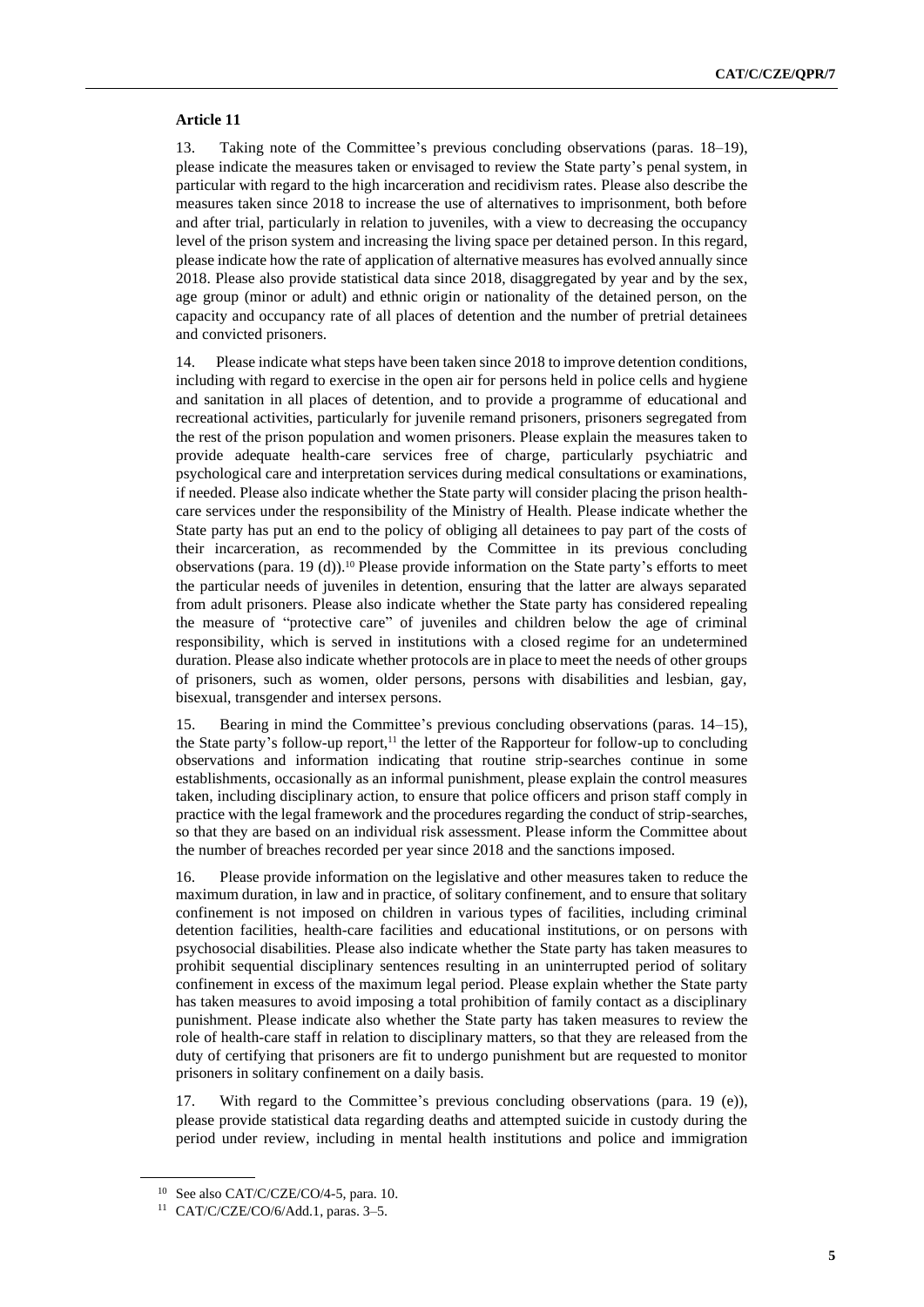detention centres, disaggregated by place of detention, the sex, age and ethnicity or nationality of the deceased or the person who attempted suicide, and the cause of death (violence between or against persons deprived of liberty, suicide, natural death or disease), together with information on the number of deaths attributed to assaults committed or tolerated by public officials, deaths due to the use of excessive force and deaths resulting from a lack of timely medical assistance and treatment. Please provide details on any cases in which administrative inquiries and/or criminal investigations have been launched to determine whether public officials bore any responsibility for those deaths or attempted killings or suicides, the results of those investigations and the measures taken to prevent similar cases from occurring in the future. Please indicate whether, in any of the cases, relatives of the deceased were awarded compensation. Explain the steps taken by the State party to ensure the identification, monitoring and protection of vulnerable detainees at risk of suicide, and to provide them with appropriate assistance, including psychiatric care and other preventive measures.

18. Bearing in mind the Committee's previous concluding observations (paras. 32–33), the State party's follow-up report  $12$  and the letter of the Rapporteur for follow-up to concluding observations, please update the Committee on the status of implementation of the deinstitutionalization of mental health care services and the promotion of community-based and peer-led support initiatives for persons with psychosocial or intellectual disabilities, including the promotion of non-coercive interventions. In this regard, please explain whether the State party has taken measures, including through awareness-raising and capacitybuilding initiatives, to address the increase in the application of court-ordered institutional forensic treatment and secure preventive detention as opposed to outpatient care measures. Please provide updated information on the status of the legislative reforms and clarify whether the current legislative framework: (a) abolishes the use of net beds in all psychiatric facilities;<sup>13</sup> (b) ensures that persons with psychosocial or intellectual disabilities are fully informed about psychiatric and medical treatment and restraints to be applied to them in psychiatric institutions, including chemical and physical restraints, and are given the opportunity to refuse them; and (c) prescribes any derogations to the principle of free and informed consent on the basis of exceptional circumstances as measures of last resort, for the shortest possible period of time and when absolutely necessary to protect the health or life of the person concerned, only if he or she is unable to give consent, and under independent review. Please also indicate whether the methodological guide for residential care providers: (a) specifies that every patient should be informed about the right to complain and to obtain free legal aid; (b) specifies the information that should be included in a dedicated restraint register; and (c) outlines internal and external reporting mechanisms, the procedure for debriefings, and complaints procedures. Please also provide statistical data since 2018 on: (a) the number of complaints of ill-treatment of persons with mental and psychosocial disabilities in psychiatric institutions, disaggregated by year, institution, and the sex, age group (minor or adult) and ethnic origin or nationality of the victim, and include information on the outcome of those complaints, including on prosecutions, convictions and sentences;<sup>14</sup> and (b) the use and duration of use of restraints (manual control, mechanical restraint, placement in a seclusion room, placement in a net bed and forcible administration of psychotropic medication) for the period under review, specifying the maximum and average duration of use of each of these restraints per year.

19. With regard to the Committee's previous concluding observations (paras. 20–21), please indicate the measures taken to provide non-custodial accommodation for migrant children and migrant families with children, such as care arrangements and community-based programmes,<sup>15</sup> and describe the type of establishment and regime applied to them, including the educational and recreational opportunities available. Please inform the Committee about the number of accompanied and unaccompanied children detained or accommodated in the immigration detention centres every year since 2018, disaggregated by age, gender, nationality and legal status of these children. Please explain the efforts made by the State

<sup>12</sup> CAT/C/CZE/CO/6/Add.1, paras. 16–26.

<sup>13</sup> See also CCPR/C/CZE/CO/4, paras. 26–27.

<sup>14</sup> Ibid.

<sup>15</sup> See also CCPR/C/CZE/CO/4, paras. 28–29; and CERD/C/CZE/CO/12-13, paras. 21–22.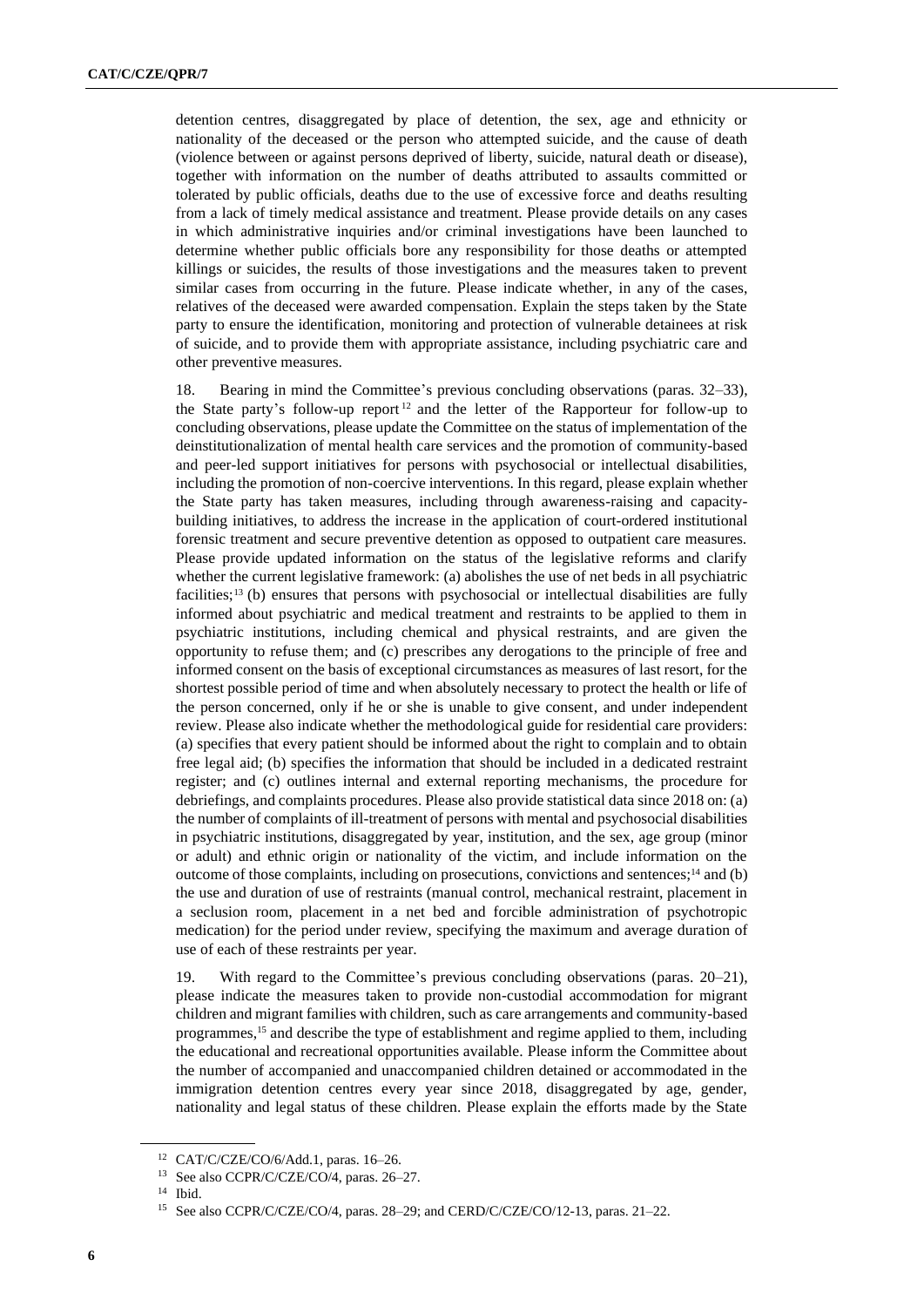party to implement alternatives to migration detention, as provided for in national legislation,<sup>16</sup> particularly with regard to vulnerable groups and during the closure of borders as a result of the COVID-19 pandemic, and to ensure that migration detention is applied as a measure of last resort, after alternative measures have been duly examined and exhausted, and for as short a period as possible. Provide annual data for the period under review on the percentage of cases in which alternatives to migration detention were applied, as compared with the percentage of cases in which migration detention was imposed, and the average duration and maximum duration of migration detention of undocumented immigrants. Please also indicate whether the State party: (a) has abolished the obligation of detained foreigners and asylum seekers in reception centres to pay for their food and accommodation; and (b) has reviewed the use of coercive measures during immigration detention, including the use of handcuffs, to ensure and monitor the necessity and proportionality of their use. Please explain the efforts carried out to improve material conditions in reception centres and detention facilities for undocumented migrants, including any plans to provide more communal housing and ensure privacy. Please also describe the reporting procedures for victims of ill-treatment in the reception and detention centres for migrants, including in the quarantine facilities, and indicate the number of complaints lodged since 2018 and the outcome of the investigations. In particular, please indicate the result of the investigation into the case of sexual abuse perpetrated in June 2020 in the quarantine area of the Bělá-Jezová reception/detention centre.

#### **Articles 12–13**

20. With reference to the previous concluding observations (paras. 16–17), please provide information on the steps taken to strengthen the investigative capacity and the independence of the General Inspection of Security Forces, with a view to ensuring that all complaints of torture and ill-treatment, including any such allegations made by persons deprived of their liberty, are immediately referred to it and also to ensure that there is no hierarchical or institutional link or conflict of interest between the suspected perpetrators and the inspectors. Please also indicate whether public officials under criminal or disciplinary investigation for allegedly having committed acts of torture or ill-treatment are immediately suspended from their duties and remain so throughout the investigation, subject to the observance of the principle of presumption of innocence. Please describe how the State party guarantees the confidentiality and independence of, and follow-up by, the system for receiving complaints of torture and ill-treatment, including in cases where victims are deprived of their liberty, and indicate what mechanisms are in place to protect victims of torture and ill-treatment, members of their family, witnesses and investigators against any form of intimidation or reprisal arising as a consequence of complaints submitted. Please indicate whether complainants and victims are duly informed of the progress and results of their complaint, and what judicial remedies are available to them should a prosecutor decide not to pursue a case.

21. Please provide updated statistical data, disaggregated by the sex, age group (minor or adult) and ethnic origin or nationality of the victim and the service to which the accused person belongs, on complaints of actual or attempted acts of torture, ill-treatment and excessive use of force, as well as on complaints of complicity, participation or acquiescence in acts of torture, recorded by the State authorities during the reporting period. Please include information on investigations, disciplinary and criminal proceedings, decisions to stay proceedings, convictions and the criminal or disciplinary sanctions applied. Please indicate how many ex officio investigations have been opened into the above-mentioned offences.

#### **Article 14**

22. Taking note of the Committee's previous concluding observations (paras. 30–31), please provide information on redress and compensation measures, including the means of rehabilitation ordered by the courts or other State bodies and actually provided to the victims of torture and/or ill-treatment or their families since the consideration of the previous periodic report, including victims of involuntary sterilization, surgical castration, ill-treatment in

<sup>16</sup> See also CCPR/C/CZE/CO/4, paras. 28–29.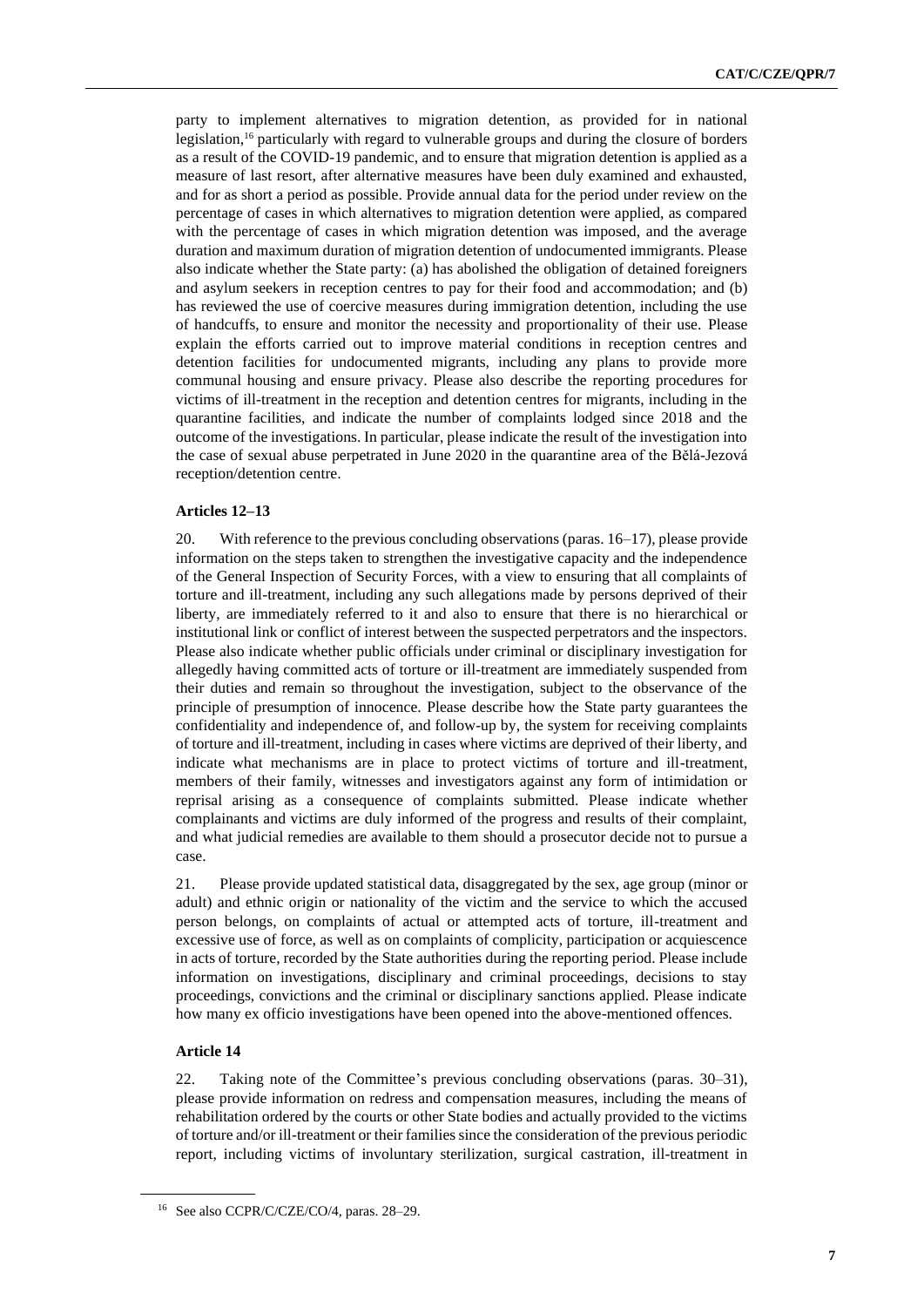psychiatric settings, attacks against minorities, trafficking and domestic and sexual violence. This should include the number of requests for compensation that have been made, the number granted and the amounts ordered and actually provided. Please also provide information on any ongoing reparation programmes, including the treatment of trauma and other forms of rehabilitation, provided to victims of torture and ill-treatment, and on the material, human and budgetary resources allocated for their effective functioning.

23. With reference to the preceding concluding observations (paras. 28–31), please indicate whether the State party has established, or plans to establish, an extrajudicial compensation mechanism through which victims of involuntary sterilization may have access to fair and adequate redress.<sup>17</sup> Please also inform the Committee whether the State party has considered extending or abolishing the time limit for filing claims under the State Liability Act and to eliminate the court fees introduced in 2017 for victims claiming compensation of damage caused by the State, in order to allow victims of torture and ill-treatment, including victims of involuntary sterilization, to obtain fair and adequate compensation.<sup>18</sup>

#### **Article 15**

24. Please provide information on the concrete measures taken to ensure respect, in practice, for the principle of inadmissibility of evidence obtained through torture or cruel, inhuman or degrading treatment. Please also provide examples of any cases that have been dismissed by the courts owing to the introduction of evidence or testimony obtained through torture or ill-treatment.

#### **Article 16**

25. Bearing in mind the Committee's previous concluding observations (paras. 14–15), the State party's follow-up report <sup>19</sup> and the letter of the Rapporteur for follow-up to concluding observations, please provide data on cases of racially motivated violence and hate crime against persons of minority communities or from a migrant background, including Roma, Jews, Muslims and migrants, that have occurred since 2018, disaggregated by type of motive or basis of discrimination, the sex, age group and ethnic origin or nationality of the victim, and whether the perpetrator was a public official.<sup>20</sup> Please provide information on the outcome of the investigations and prosecutions conducted in each case and the sentences and penalties imposed. Please also indicate the measures taken to address instances of threats, verbal abuse and racist or xenophobic remarks by the police during arrests, and indicate whether the State party has considered promoting the recruitment of persons belonging to minority groups in the police.<sup>21</sup> Please also provide updated information on measures taken to prevent hate crimes against migrants and migrant-assisting organizations, such as a hatecrime hotline, and measures to increase tolerance in society, in particular towards the Muslim minority.

26. With regard to the previous concluding observations (paras. 34–35), please indicate whether the State party has taken measures to review the policy of using surgical castration in the context of treatment of sex offenders, and to promote less aggressive treatments.<sup>22</sup> Please also inform the Committee about the legislative measures adopted or planned in order to repeal article 29 (1) of the Civil Code, which provides for the requirement of compulsory surgery and sterilization for transgender persons who wish to obtain legal recognition of their gender, in line with the decision adopted by the European Committee of Social Rights in 2018 in *Transgender Europe and ILGA-Europe v. Czech Republic.*<sup>23</sup>

27. In light of the previous concluding observations (paras. 22–23), please indicate whether the State party has introduced a definition of statelessness into domestic legislation,

<sup>17</sup> See also CCPR/C/CZE/CO/4, paras. 22–23; and CERD/C/CZE/CO/12-13, paras. 19–20.

<sup>18</sup> See also CCPR/C/CZE/CO/4, paras. 22–23; and CERD/C/CZE/CO/12-13, paras. 19–20. <sup>19</sup> CAT/C/CZE/CO/6/Add.1, paras. 6–15.

<sup>20</sup> See also CCPR/C/CZE/CO/4, paras. 16–17; and CERD/C/CZE/CO/12-13, paras. 11–14.

<sup>21</sup> CERD/C/CZE/CO/12-13, para. 14.

<sup>22</sup> See also CCPR/C/CZE/CO/4, paras. 24–25.

<sup>23</sup> Ibid., paras. 12–13.